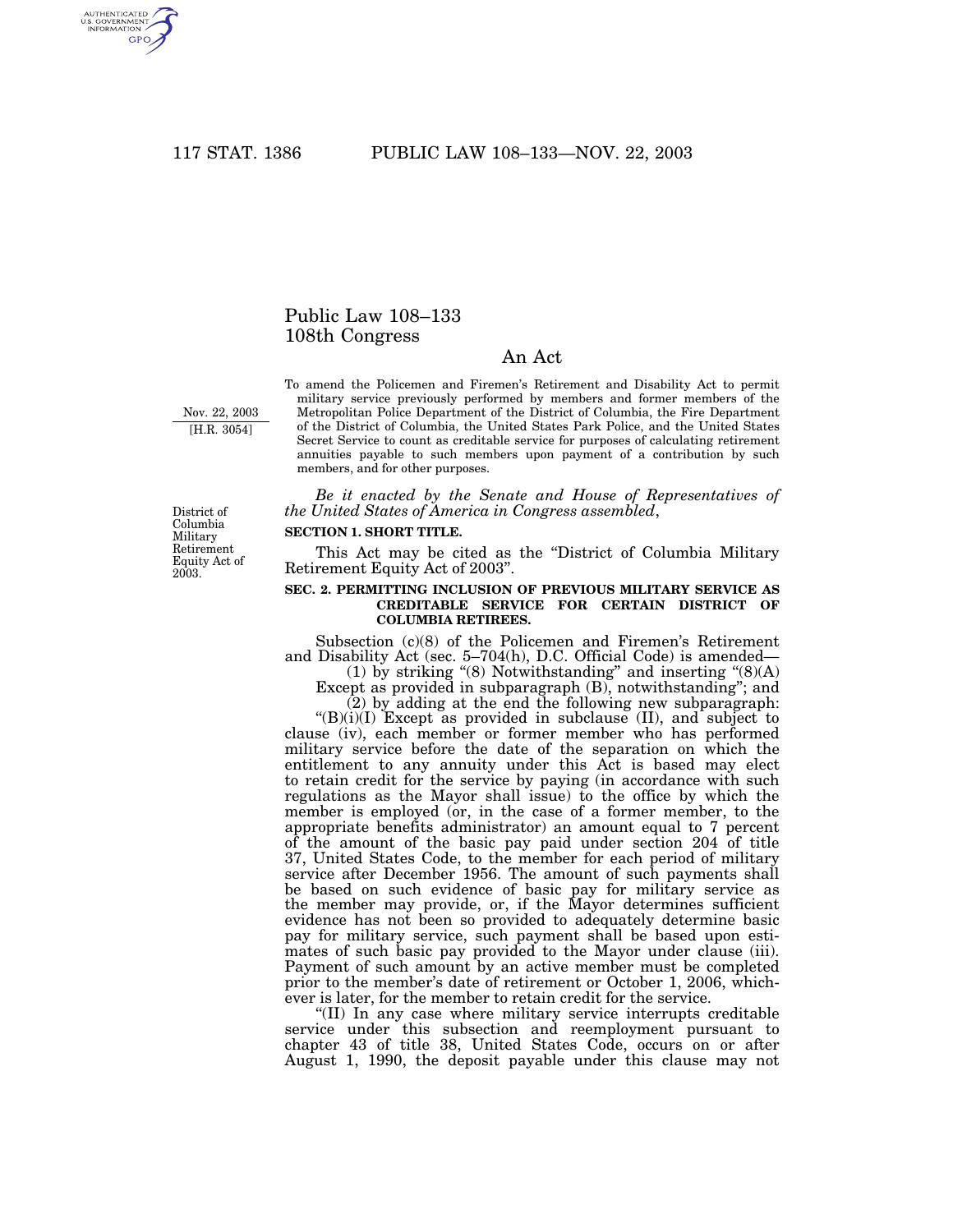exceed the amount that would have been deducted and withheld under this Act from basic pay during the period of creditable service if the member had not performed the period of military service.

"(ii) Any deposit made under clause (i) more than 2 years after the later of—

''(I) October 1, 2004; or

''(II) the date on which the member making the deposit first becomes a member following the period of military service for which such deposit is due,

shall include interest on such amount computed and compounded annually beginning on the date of the expiration of the 2-year period. The interest rate that is applicable in computing interest in any year under this paragraph shall be equal to the interest rate that is applicable for such year under paragraph (5)(B).

''(iii) The Secretary of Defense, the Secretary of Transportation, the Secretary of Commerce, or the Secretary of Health and Human Services, as appropriate, shall furnish such information to the Mayor as the Mayor may determine to be necessary for the administration of this subsection.

Effective date.

"(iv) Effective with respect to any period of military service after November 10, 1996, the percentage of basic pay under section 204 of title 37, United States Code, payable under clause (i) shall be equal to the same percentage as would be applicable under subsection (d) of this section for that same period for service as a member subject to clause (i)(II).''.

# **SEC. 3. ADJUSTMENT IN FEDERAL BENEFIT PAYMENTS TO CERTAIN POLICE AND FIRE RETIREES TO TAKE MILITARY SERVICE ADJUSTMENT INTO ACCOUNT.**

(a) IN GENERAL.—Section 11012 of the National Capital Revitalization and Self-Government Improvement Act of 1997 (sec. 1– 803.02, D.C. Official Code) is amended by adding at the end the following new subsection:

''(f) TREATMENT OF MILITARY SERVICE CREDIT PURCHASED BY CERTAIN POLICE AND FIRE RETIREES.—For purposes of subsection (a), in determining the amount of a Federal benefit payment made to an officer or member, the benefit payment to which the officer or member is entitled under the District Retirement Program shall include any amounts which would have been included in the benefit payment under such Program if the amendments made by the District of Columbia Military Retirement Equity Act of 2003 had taken effect prior to the freeze date.''.

(b) CONFORMING AMENDMENT.—Section 11003(5) of such Act (sec. 1–801.02(5), D.C. Official Code) is amended by inserting ''and (f)" after "section  $11012(e)$ ".